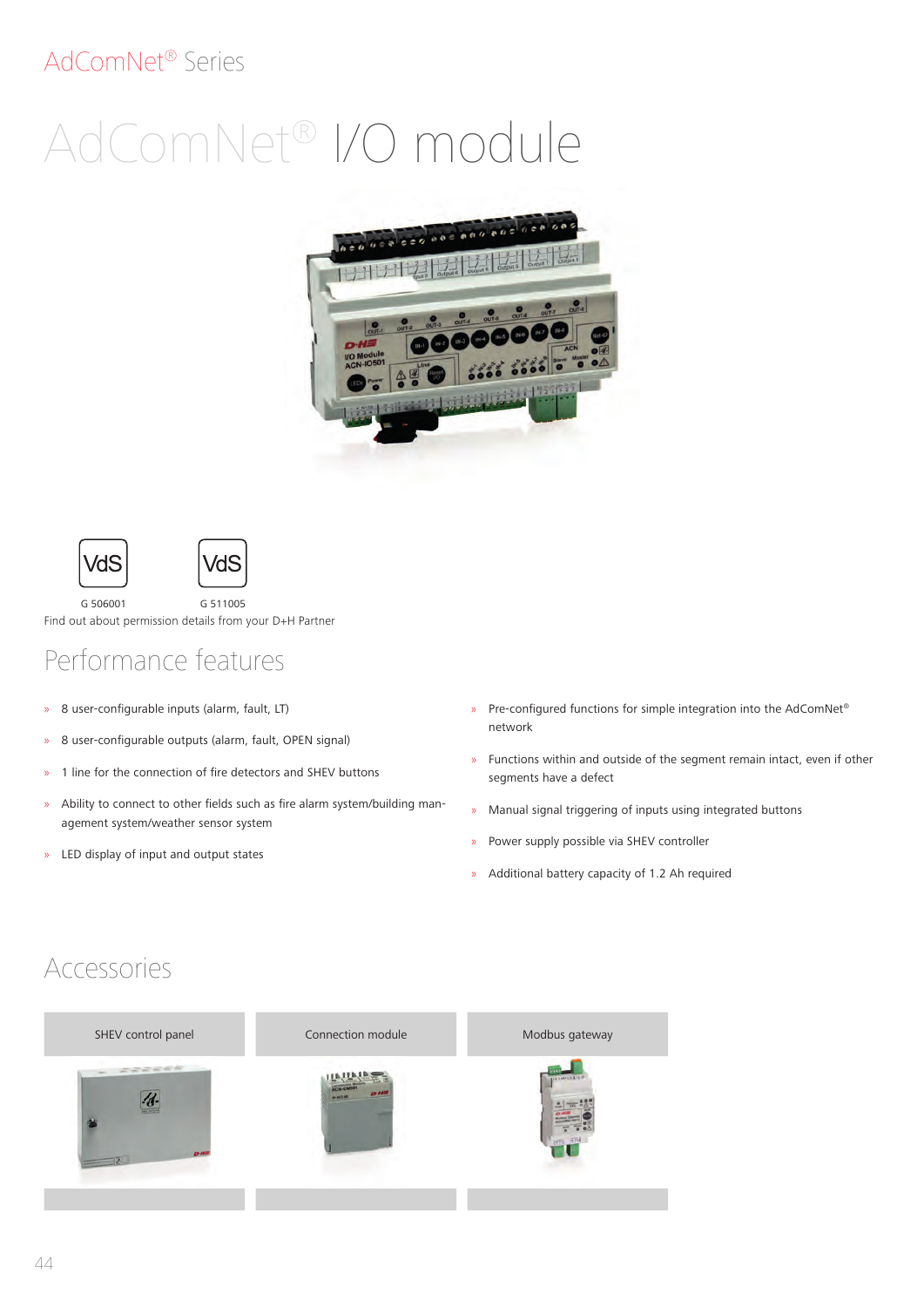

1

2

3

4

5

6

# Example of application



## Design

| Type      | Art. No.  | $W \times H \times (D)$ in<br>mm | Weight  |
|-----------|-----------|----------------------------------|---------|
| ACN-IO501 | 30.553.80 | 157 x 115 x 59                   | 0.37 ka |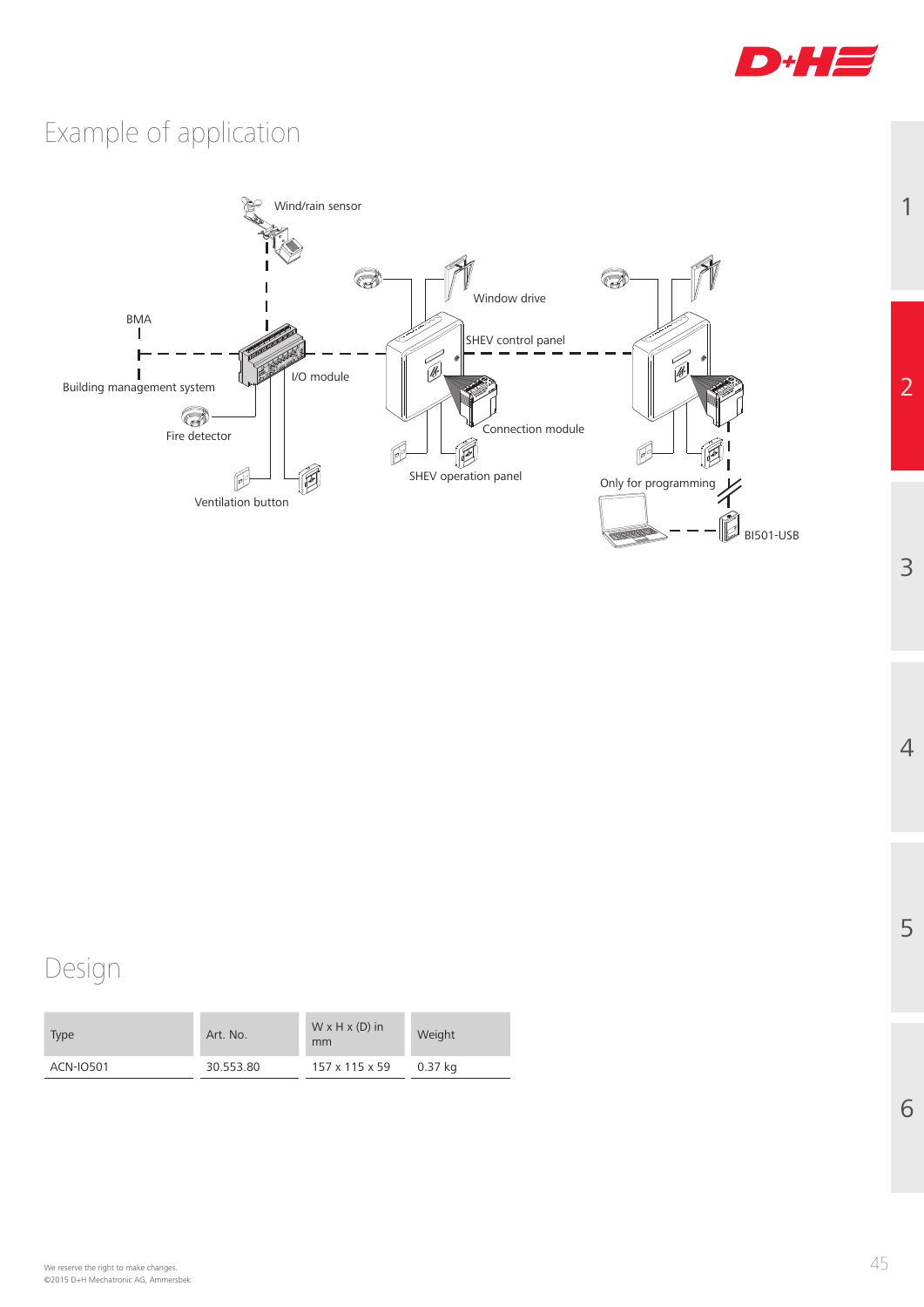#### AdComNet® Series

# AdComNet® connection module





G 506001 Find out about permission details from your D+H Partner

#### Performance features

- » Bus coupler for connecting the SHEV controllers to the AdComNet® network
- » For decentralised networking of SHEV control panels and forwarding of SHEV and ventilation commands via AdComNet®
- » Functions within and outside of the segment remain intact, even if other segments have a defect
- » Very low current consumption approx. 2 mA
- » Supply voltage from controller
- » No increased battery capacity for controller required

#### Accessories

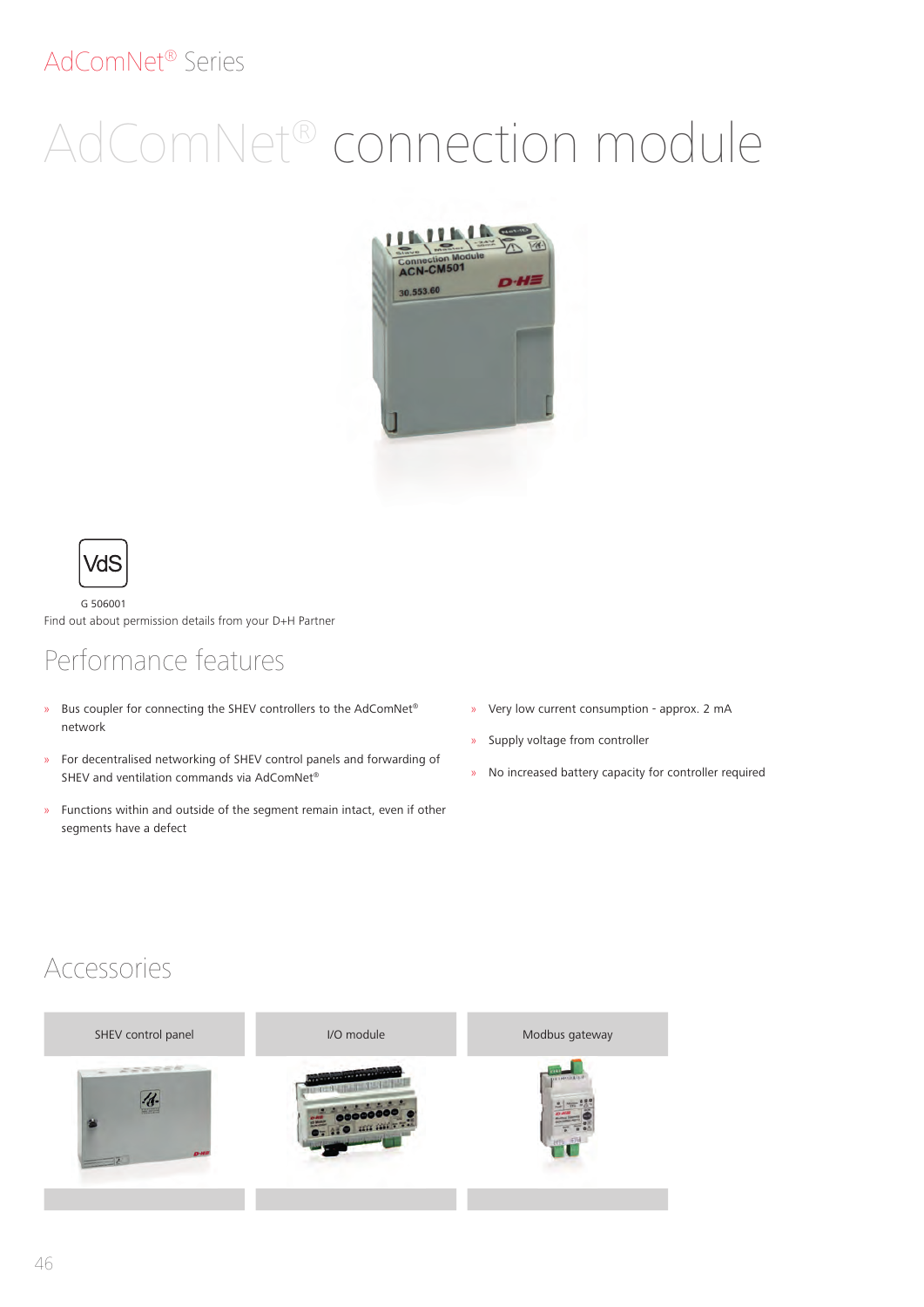

1

2

3

4

5

6

## Example of application



## Suitable SHEV control panels

| <b>Type</b>   | Art No    |
|---------------|-----------|
| 7P-R7N 4408-K | 30 108 30 |
| 7P-R7N 4404-M | 30 108 40 |
| 7P-R7N 4408-M | 30.108.50 |
| R7N 4416-M    | 30 109 00 |

#### Design

| <b>Type</b> | Art. No.  | $W \times H \times (D)$ in<br>mm | Weight    |
|-------------|-----------|----------------------------------|-----------|
| ACN-CM501   | 30.553.60 | 53 x 59 x 27                     | $0.05$ kg |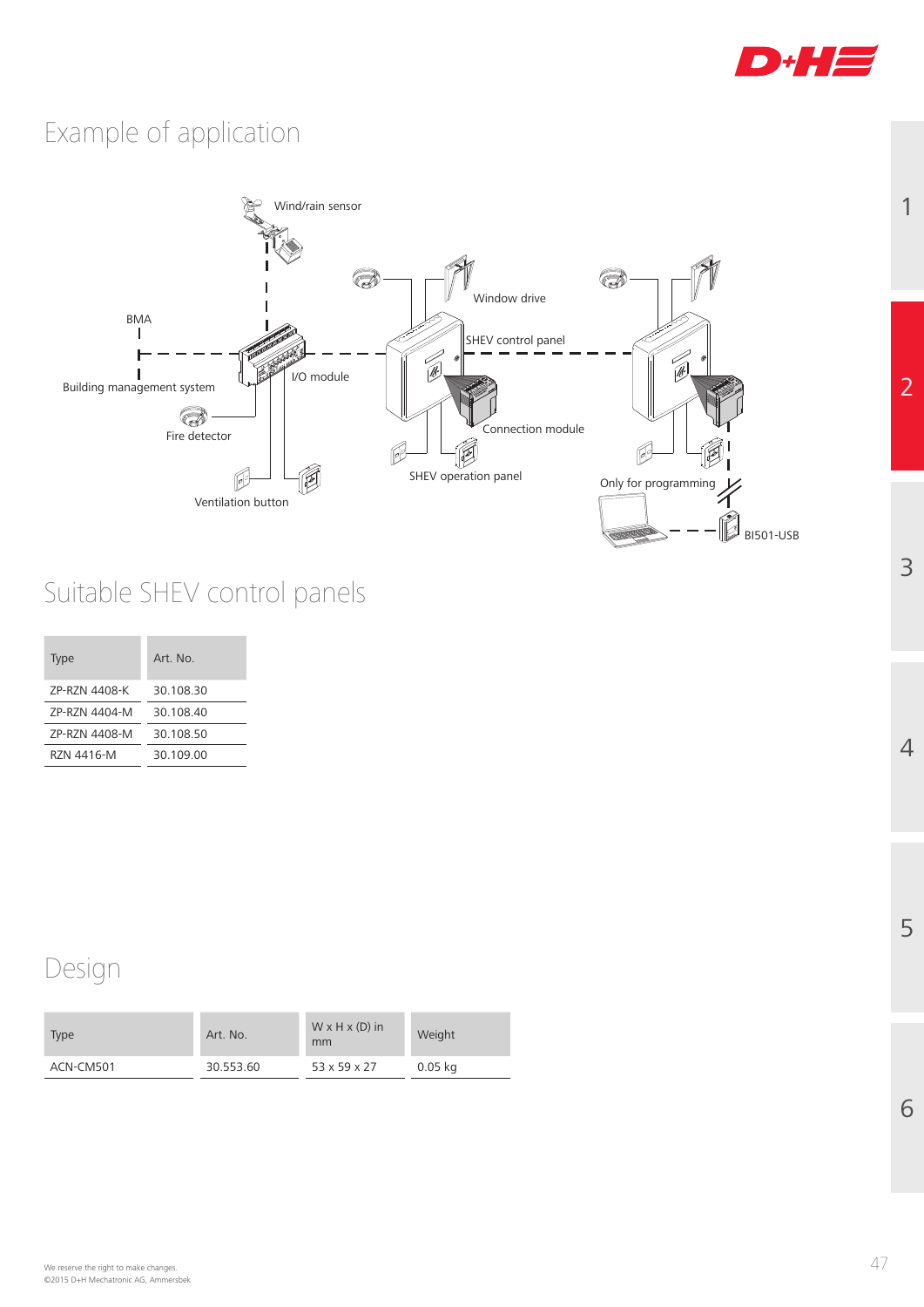#### AdComNet® Series

# AdComNet® Modbus gateway



#### Performance features

- » Universal gateway for connecting AdComNet® to a Modbus network
- » 200 user-configurable Modbus inputs (alarm, fault, vent button)
- » 200 user-configurable Modbus outputs (alarm, fault, OPEN signal)
- » Ability to connect to other fields such as building management system or touch panel via Modbus
- » In case of defect in another segment, the functions within and below the segment stay intact
- » Power supply possible via SHEV controller
- » Simple integration into the AdComNet® network
- » Additional battery capacity of 1.2 Ah required

#### Accessories